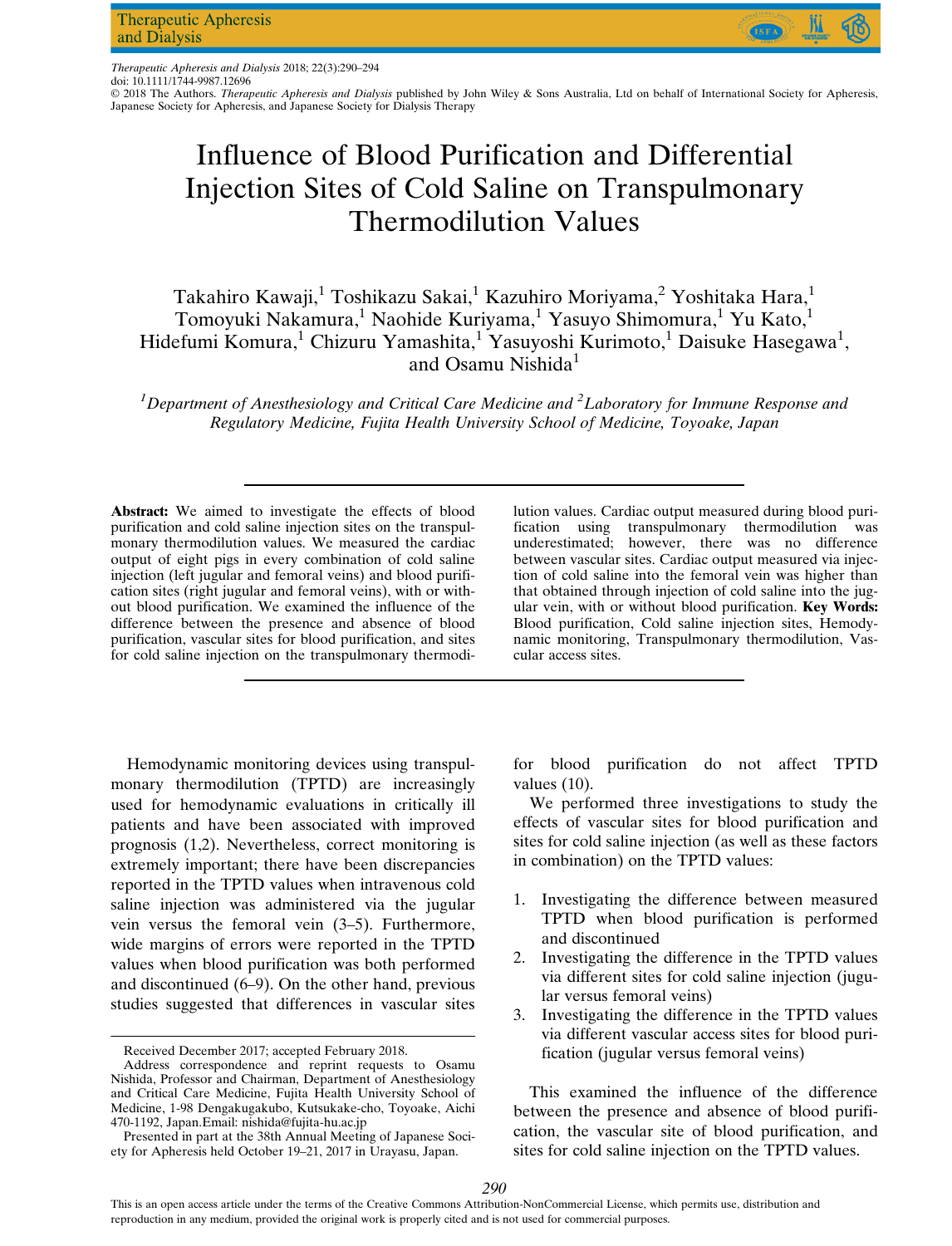## MATERIALS AND METHODS

This study protocol was approved by the Fujita Health University Experimental Animal Care and Use Committee. Eight pigs (body weight: 35–40 kg) were used in this study. The TPTD hemodynamic monitoring device used was the EV1000 system (Edwards Lifesciences, Irvine, CA, USA). An indwelling catheter equipped with a temperature sensor was placed in the left femoral artery. To enable intravenous cold saline injection, central venous catheters (Certofix, B. Braun-Aesculap AG, Tuttlingen, Germany) were placed in the left jugular and left femoral veins, with the ends of each catheter placed in the superior and inferior venae cavae. Blood purification catheters (GamCath, Gambro Dialysatoren GmbH, Hechingen, Germany) were placed in the right jugular and right femoral veins. Blood purification was performed with extracorporeal circulation forming only a circuit, with no filter (Fig. 1). Approximately 4000 IU of heparin was injected intravenously, at a continuous drip rate of 4000 IU/h. The blood flow rate was set at 80 mL/ min. Room temperature was set at  $25^{\circ}$ C, and blood returning to the body was set to be approximately  $1^{\circ}$ C cooler than the blood leaving the body. Cold saline solution was injected at a rate of 10 mL in 5 s. We evaluated the cardiac output (CO) for every pig in every combination of cold saline injection and blood purification sites and whether blood purification was performed or not. To offset the effects of duration, we changed the order of instituting the various combinations of factors. CO measurement was conducted 32 times per pig, and investigations 1 through 3 were performed and analyzed using the 256 CO measurements obtained from the eight pigs (Fig. 2). Furthermore, we calculated the mean transit time (MTt) and downslope time (DSt) that constitute the thermodilution curve parameters using the formulae given below (11,12). MTt is the time from cold water injection until the area under the curve (AUC) of the thermodilution curve is halved. DSt is obtained from the exponential decay time of the thermodilution curve. The data thus generated is expressed as a median value (interquartile range), and statistical analysis was conducted using the Wilcoxon signed-rank test, with the significance level set at  $P < 0.05$ .

 $MTt = (EVLW + ITBV)/CO$  (1)

$$
DSt = (EVLW + ITBV - GEDV) / CO
$$
 (2)

Note: GEDV (global end-diastolic volume), EVLW (extra-vascular lung water), and ITBV (intrathoracic blood volume) are all parameters measured by the EV1000 device.

#### RESULTS

The results of investigations 1–3 are shown in Table 1.

Investigation 1 showed that the CO with blood purification was 2.60 (2.30–3.40) L/min, while the CO without blood purification was 2.85 (2.40–3.50)



Blood circuit without a filter

femoral vein.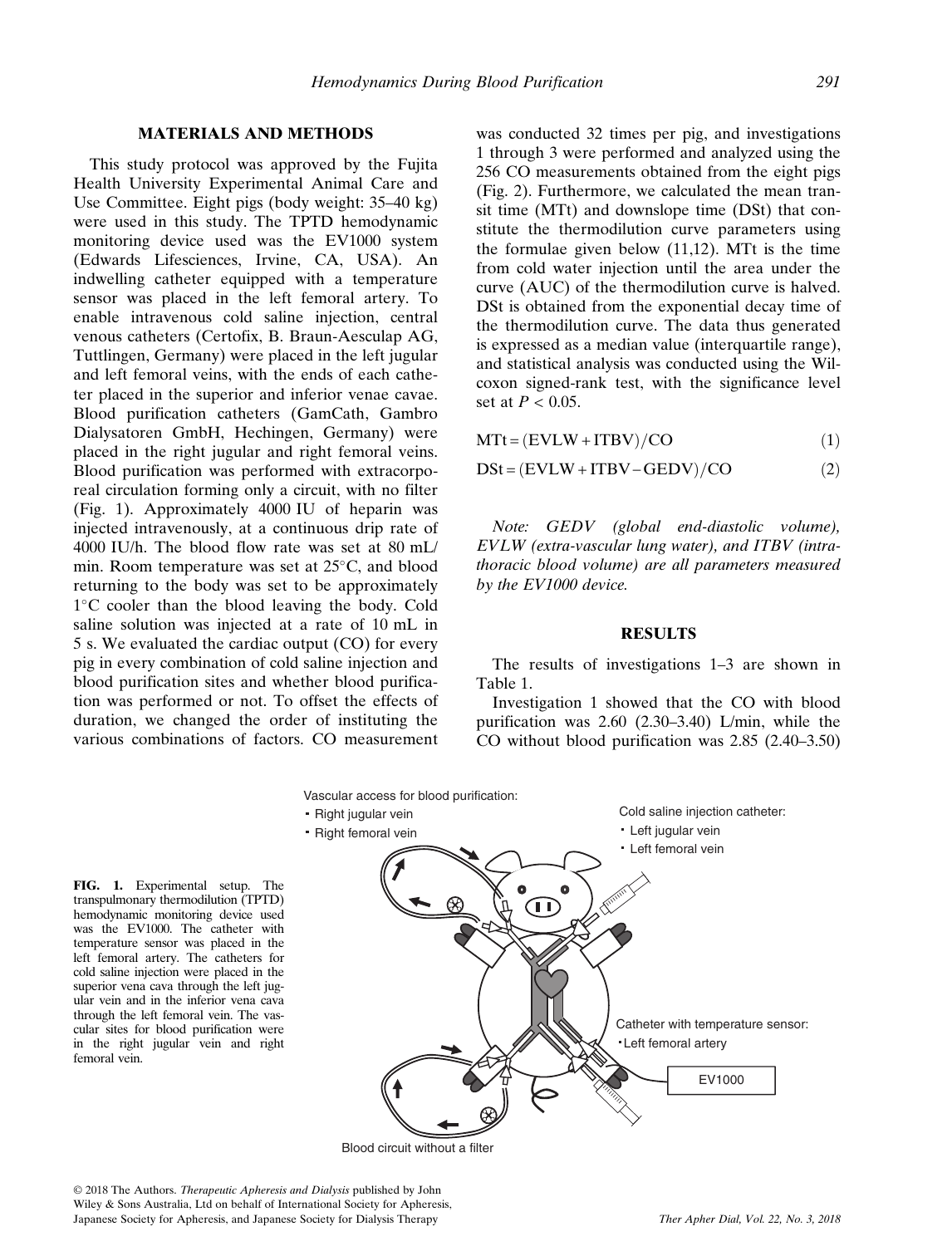

FIG. 2. Three investigations were conducted using the cardiac output (CO), mean transit time (MTt), and downslope time (DSt). Investigation<br>1. Investigating the difference 1. Investigating the difference between measured transpulmonary thermodilution (TPTD) when blood purification is performed and discontinued or when blood purification is running and stopping. Investigation 2. Investigating the difference in measured TPTD via different intravenous cold saline injection (jugular versus femoral veins). Investigation 3. Investigating the difference in measured TPTD via different vascular access sites for blood purification (jugular versus femoral veins).

L/min, indicating a significant decrease. Furthermore, the increase in the MTt and DSt was observed when blood purification was performed.

Investigation 2 compared the results when the intravenous cold saline injection site was moved from the jugular vein to the femoral vein. When blood purification was performed, the CO, measured

by injecting cold saline into the femoral vein, was 2.65 (2.40–3.40) L/min, which is significantly higher than that obtained when the injection site used was the jugular vein: 2.6 (2.30–3.40) L/min. The results were the same when blood purification was not performed. MTt and DSt increased in all cases when cold saline was injected into the femoral vein.

|                                               | Investigation 1. Blood purification performed or discontinued |                                                             |                                                           |                                                            |                                                           |                               |
|-----------------------------------------------|---------------------------------------------------------------|-------------------------------------------------------------|-----------------------------------------------------------|------------------------------------------------------------|-----------------------------------------------------------|-------------------------------|
| Blood purification                            | Performed                                                     |                                                             | Discontinued                                              |                                                            |                                                           | $P$ -value                    |
| CO (L/min)<br>MTt(s)<br>DSt(c)                | $2.60(2.30-3.40)$<br>$19.0(15.7-21.6)$<br>$9.6(8.0-11.0)$     |                                                             | $2.85(2.40-3.50)$<br>$18.6(15.6-20.9)$<br>$9.2(7.7-10.5)$ |                                                            |                                                           | < 0.001<br>< 0.001<br>< 0.001 |
|                                               | Investigation 2. Sites of intravenous cold saline injection   |                                                             |                                                           |                                                            |                                                           |                               |
| Blood purification                            | Performed                                                     |                                                             |                                                           | Discontinued                                               |                                                           |                               |
| Sites of intravenous cold saline<br>injection | Jugular vein                                                  | Femoral vein                                                | $P$ -value                                                | Jugular vein                                               | Femoral vein                                              | P-value                       |
| CO(L/min)<br>MTt(s)<br>DSt(s)                 | $2.60(2.30-3.40)$<br>$17.6(14.4-19.8)$<br>$8.9(7.5-10.6)$     | $2.65(2.40-3.40)$<br>$20.0(16.6-23.2)$<br>$9.8(8.2-11.5)$   | 0.004<br>< 0.001<br>< 0.001                               | $2.85(2.30-3.55)$<br>$17.1(14.3-19.8)$<br>$8.6(7.4-10.2)$  | $2.85(2.40-3.40)$<br>$19.5(16.8-22.0)$<br>$9.4(8.0-11.3)$ | < 0.001<br>< 0.001<br>< 0.001 |
|                                               |                                                               | Investigation 3. Sites of vascular access                   |                                                           |                                                            |                                                           |                               |
| Sites of intravenous cold saline<br>injection | Jugular vein                                                  |                                                             |                                                           | Femoral vein                                               |                                                           |                               |
| Sites of vascular access                      | Jugular vein                                                  | Femoral vein                                                | $P$ -value                                                | Jugular vein                                               | Femoral vein                                              | $P$ -value                    |
| CO(L/min)<br>MTt(s)<br>DSt(s)                 | $2.65(2.30-3.60)$<br>$18.2(13.6-20.8)$<br>$9.4(7.1-10.8)$     | $2.60(2.50-2.80)$<br>$17.2(15.1 - 19.6)$<br>$8.8(6.2-10.1)$ | 0.53<br>0.32<br>0.44                                      | $2.70(2.30-3.60)$<br>$20.5(15.7-23.7)$<br>$10.3(7.8-11.8)$ | $2.65(2.50-3.00)$<br>19.6(18.1–22.8)<br>$9.9(8.7-11.5)$   | 0.56<br>0.30<br>0.37          |

TABLE 1. Results of the three investigations

Results are expressed as median (25%–75% interquartile range). CO, cardiac output, MTt, mean transit time, DSt, downslope time.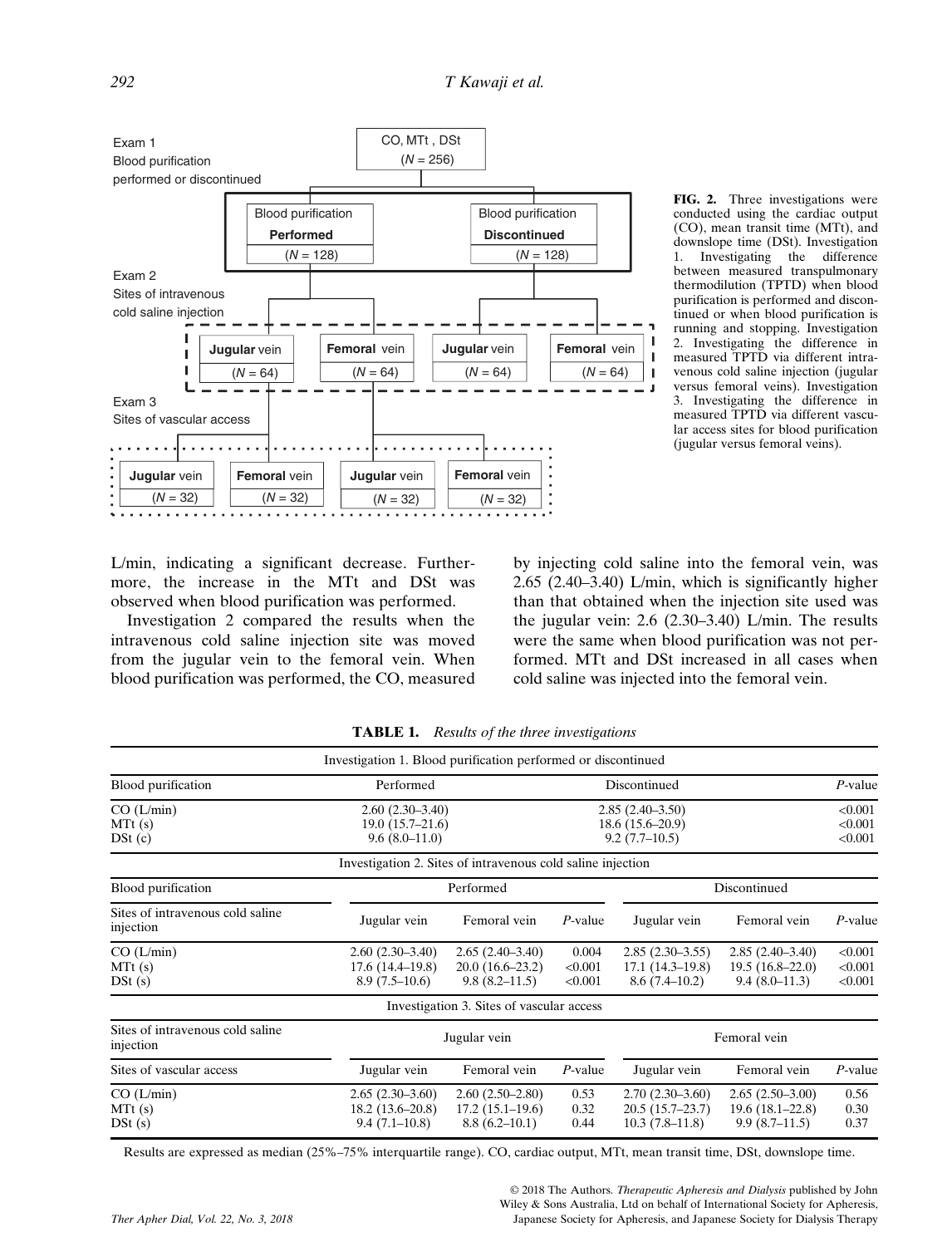Investigation 3 showed that when comparing the results of blood purification done via the jugular vein and the femoral vein, no significant differences in the CO, MTt, and DSt values were observed. The results were consistent when cold saline injection was administered via the jugular vein and femoral vein.

#### DISCUSSION

Investigation 1 revealed that the CO was significantly reduced when blood purification was performed. Previous studies have shown that the CO and cardiac index significantly reduced when blood purification was performed (6). CO is calculated using the Stewart Hamilton formula (12,13), as shown below:

$$
CO = (TB - TI) \times V \times K / \int TB(t) dt
$$
 (3)

TB: blood temperature, TI: cold saline injection temperature, V: injection volume, K: arithmetic constant,  $\int T B(t) dt$ : thermodilution curve AUC.

In short, when blood temperature, cold saline injection temperature, and injection volume remain constant, the CO is inversely correlated to the AUC of the thermodilution curve. The details of how the EV1000 calculates the AUC are not available.

Furthermore, the measurement value for the AUC is not shown. Thus, we calculated the values of MTt and DSt—which are the parameters of the thermodilution curve—based on other parameters and then investigated the factors affecting the CO measurement values. The results showed that MTt and DSt increase significantly when blood purification is performed, which is in agreement with the findings of the study conducted by Schmidt et al. (6). In reality, the temperature of the blood returning to the body is frequently lower than the temperature of the blood leaving the body (14). We set the blood purification circuit model used in our experiments so that the blood returning to the body would be approximately  $1^{\circ}$ C cooler than the blood leaving the body. The cold saline was then mixed with the returning blood that was already below body temperature, leading to the increase in MTt and DSt, possibly affecting the thermodilution curve (Fig. 3).

Investigation 2 revealed that whether blood purification was performed or not, CO was significantly higher when cold saline injection was administered via the femoral vein rather than the jugular vein. Furthermore, a significant increase was observed in both the MTt and DSt. The distance to the temperature-sensor-equipped catheter is greater when cold saline is injected via the femoral vein, thus increasing the MTt, than that when cold saline is injected via the jugular vein. Additionally, it is also possible that the DSt increases due to the cold

FIG. 3. Changes in the thermodilution curve. Mean transit time (MTt) is the time from cold water injection until the area under the curve (AUC) of the thermodilution curve is halved. downslope time (DSt) is obtained from the exponential decay time of the thermodilution curve. Changes in the thermodilution curve due to blood purification from the obtained cardiac output (CO), MTt, and DSt and changes in thermodilution curve due to differences in cold saline injection sites are illustrated.